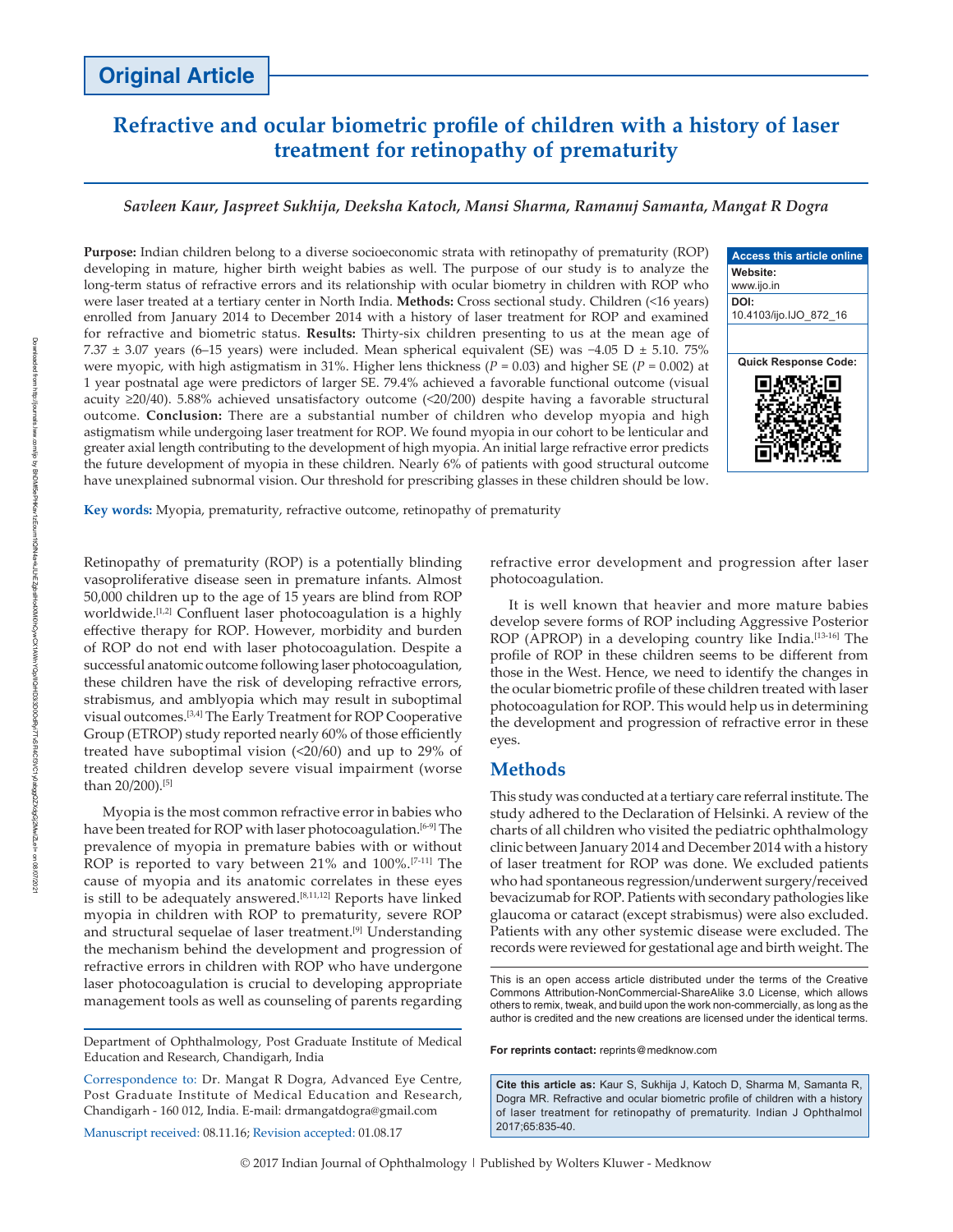highest stage of ROP achieved/presence of APROP was noted. The children who needed treatment were either threshold ROP (cryotherapy for ROP)/type 1 prethreshold ROP/APROP in accordance with ETROP guidelines.[17] The time it took for regression of disease and refractive error at follow‑up visits was also noted. The refractive error measured on a subjective streak retinoscopy after the ROP regressed; at any time between 10 and 12 months of age was substituted as the retinoscopy value at 1 year of age when the refraction at 1 year was not available.

At presentation, we examined for visual acuity, strabismus, and/or amblyopia. The refractive error was measured by streak retinoscopy after dilation with cyclopentolate 1% (three times at an interval of 10 min) by a certified optometrist. Visual acuity was measured on Snellen chart at 6 m in children who cooperated and by LEA SYMBOLS in younger children and then converted to logarithm of the minimum angle of resolution (LogMAR) for statistical analysis. Contrast sensitivity (CS) was assessed using Pelli Robson chart at 1 m. The last triplet from which the child identified at least two of the three letters correctly was converted to log contrast value. The biometric profile including the axial length (AL), keratometry (K), and anterior chamber depth (ACD) was measured on the intraocular lens master (Carl Zeiss Jena, Germany). Lens thickness (LT) was measured on the A scan (Tomey AL‑100 Biometer). All the biometric values were taken after cycloplegia. Eyes were preanesthetized with 0.5% proparacaine and probes were gently placed on cornea without indenting during A scan. The average of the three best readings was taken. The central macular thickness (CMT) was measured on spectral‑domain optical coherence tomography (OCT) in children who could cooperate. Posterior segment was examined with indirect ophthalmoscopy and a 20 D lens for structural sequelae (in the form of narrowing of arcades/straightening of vessels/disc drag/macular heterotropia/retinal detachment/fold involving fovea/corneal opacity).

The primary outcome measures were present visual acuity, spherical equivalent (SE), and the average myopic shift/year. SE was measured as spherical error + half cylindrical error. Myopia was defined as SE ≤−0.5 D; high myopia >6 D and hyperopia >0.5 D. Astigmatism more than 2 D was classified as high astigmatism. It was further classified into with the rule (75°–105°), against the rule (0°–15° and 165°–180°) and oblique (16°–74°/106°–164°). Anisometropia was defined as >1.5 D difference in SE in two eyes. The average myopic shift/year was defined as the difference between the SEs at the present examination and the SE at 1 year of age divided by the age. Overall visual outcome was defined as good if the visual acuity was better than or equal to 20/40, satisfactory if between 20/40 and 20/200 and suboptimal if visual acuity was worse than 20/200.

#### **Statistical analysis**

Nonparametric tests on  SPSS Version 21 (SPSS; IBM SPSS Statistics for windows, version 21.0. Armonk, NY, USA) were done for statistics. Spearman's correlations were done to determine the correlation between continuous data variables. Regression analysis was used to see the effect of variables such as birth weight, gestational age, zone of the disease, the presence of APROP, and biometric parameters on the outcome measures. Subgroup analysis was performed by *t*‑test. As two eyes of the same patient may behave different structurally after laser treatment, they were considered as independent variables. *P* < 0.05 was considered significant.

## **Results**

Thirty-six children (72 laser-treated eyes) who presented to us at the mean age of  $7.37 \pm 3.07$  years (range 6-15 years) were included after obtaining informed parental consent. All patients had undergone laser photocoagulation for ROP in both the eyes previously. There were 24 males (66.6%) and 12 females (33.3%).

The mean gestational age in weeks at the time of birth was  $29.01 \pm 2.2$  and the mean birth weight in grams was  $1262 \pm 32.7$ . Zone I involvement was present in 26 (37.1%) and Zone II in the rest 10. APROP was present in 13 (36.1%) and plus disease in all patients. Mean postmenstrual age at which the treatment was performed was  $35.6 \pm 1.7$  weeks. Seventeen patients (47.2%) had laser treatment with diode laser (510 nm) and rest with green laser (532 nm). Time taken for the disease to show signs of regression after laser treatment ranged from 7 to 30 days (median 14 days). Supplemental laser therapy session was needed in two eyes. There was no patient with family history of high myopia.

Overall favorable structural outcome was seen in 94.4%. Structural sequelae developed in 4 eyes. One developed macular heterotopia and 3 had narrowing of the temporal vascular arcades. None of the patients had retinal detachment.

#### **Visual acuity and refractive error**

At presentation, the mean visual acuity on LogMAR was  $0.29 \pm 0.57$  (20/63 approximately [ranging from 20/200 to 20/20 could be measured on Snellen in all children]). Visual acuity was better than 20/40 in 54 eyes (75%); 20/40–20/200 in 10 eyes (13.8%) and worse than 20/200 in 8 eyes (11.2%). All the four eyes which developed structural sequelae had visual acuity of <20/200. There were 4 eyes who had low vision (<20/200) without strabismus or anisometropia. The SE in these eyes ranged from −2.5 to −4 D with cylinder 0.5–1.0 D. The mean CS was 1.28 log CS units. Mean SE was −4.05 ± 5.10 D (ranging from 1 D to −13.5 D). Twenty-seven patients were myopic (54 eyes; 75%), 7 had hyperopia (14 eyes; 20%), and 2 had negligible refractive error (SE 0.5 D). Out of these, 35 eyes had myopia >4 D and 19 eyes had myopia > 6 D.

The mean astigmatism measured in the negative cylinder was −1.2 ± 1.21 DC, and with the rule, astigmatism was present in 78.8%. Eleven patients (22 eyes; 30.5%) developed high astigmatism. Eight children had an anisometropia (22.2%).

From the initial refraction at 1 year of age, the mean myopic change was −2.7 ± 7.07 D (*P* = 0.04) in these children and the average myopic shift/year was − 0.41 ± 1.0 D [Fig. 1]. The change in mean cylinder was − 0.34 ± 0.99 D and average change in cylinder/year was − 0.05 ± 0.23 D. Distribution of refractive error in these children at different time points is shown in Table 1. The percentage of children with high astigmatism and myopia was similar at all age points. Those who had high myopia at 1 year of age continued to have high myopia in later life also. CMT was 315.4 ± 36.11 microns in the 14 children who had a clear OCT scan. Lesser CMT (*r* = −0.5; *P* < 0.000), larger SE (*r* = 0.49; *P* = 0.018), and a low gestational age at birth ((*r* = −0.2; *P* = 0.0) were predictors for a poor visual acuity. Hence, lower gestational age preterm babies tended to have a significantly lesser visual acuity and more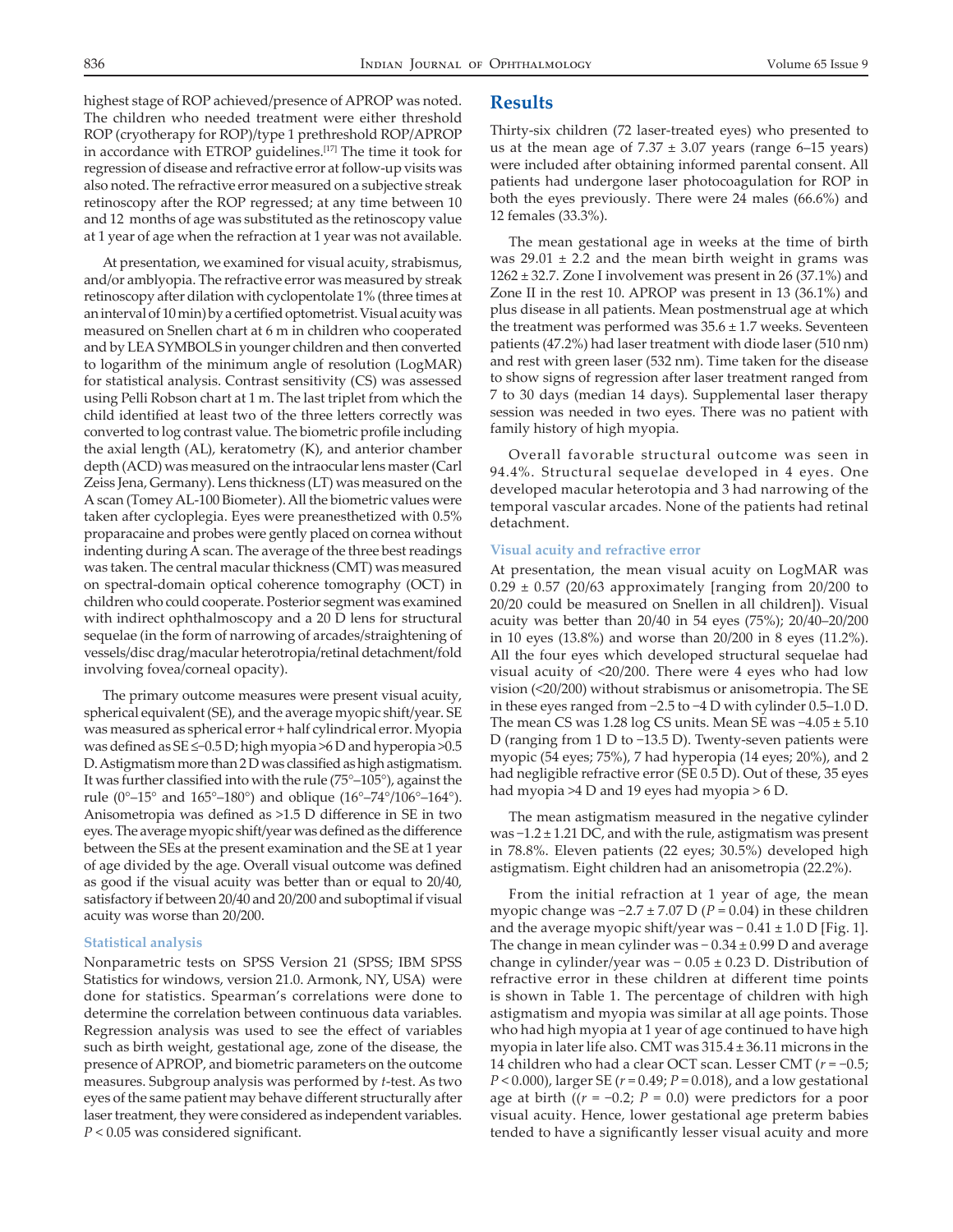

eye (−8.75 D) and 20/30 left eye (−6 D) myopia. The gestational age at the time of laser, birth weight and stage of disease did not affect the visual acuity (*P* = 0.08, 0.383, 0.54 and 0.123 respectively). Involvement of zone 1 and APROP was associated with a greater myopic shift (*P* = 0.001 and 0.039) but did not affect the absolute value of the SE. Astigmatism was not influenced by the zone of ROP or plus disease.

#### **Strabismus and amblyopia**

There was strabismus in 11 (30.5%; six had esotropia and five exotropia more than 8 PD) and amblyopia in 10 (27.7%). Three had strabismic, three had anisometropic amblyopia, and four had bilateral ametropic amblyopia (Amblyopia defined as best-corrected visual acuity <20/40 in one or both the eyes without any structural pathology or sequelae in these children). The anisometropia ranged from 3 to 6 D. In only one out of the three patients with anisometropia, there were asymmetric structural sequelae that corroborated with the findings of anisometropia. The other two patients had greater AL as well as LT in the eyes with more refractive error than the contralateral eyes.

#### **Correlation of biometric variables**

The mean value of the various ocular biometric components as well as the correlation between gestational age, birth weight, and various optical parameters is given in Table 2. There was no correlation between prematurity status and any of the biometric parameters. Higher LT (*P* = 0.03) and higher SE (*P* = 0.002) at 1‑year postnatal age were predictors of poorer outcome (in terms of greater SE). We also studied the biometric variables of children with low, high, or no myopia [Table 3]. We found out that the children with high myopia had statistically significant greater LT ( $P = 0.006$ ) and AL ( $P = 0.05$ ) than the others. There was no statistical difference in the keratometry and ACD or the myopic shift in these eyes.

Out of those 94.4% with favorable structural outcome, 79.4% achieved a good functional outcome with visual acuity >20/40, 14.7% achieved a satisfactory outcome and 5.88% achieved unsatisfactory outcome (visual acuity <20/200) [Fig. 2].



**Figure 1:** The change in mean spherical equivalent in diopters with time **Figure 2:** Fundus picture of a 6‑year child lasered for aggressive posterior retinopathy of prematurity. Visual acuity is 20/30 right

**Table 1: Distribution of refractive error in the postnatal** 

| <b>Refractive status</b>   | Postnatal age  | <b>Percentage of children</b> |
|----------------------------|----------------|-------------------------------|
| Anisometropia $\geq 0.5$ D | 1 year         | 72                            |
|                            | 2 years        | 78.6                          |
|                            | 3 years        | 70.6                          |
|                            | 4 years        | 69.2                          |
|                            | Last follow-up | 64.4                          |
| Anisometropia $\geq$ D     | 1 year         | 24                            |
|                            | 2 years        | 21.4                          |
|                            | 3 years        | 29.4                          |
|                            | 4 years        | 38.5                          |
|                            | Last follow-up | 35.6                          |
| Myopia $\geq$ 4 D          | 1 year         | 54                            |
|                            | 2 years        | 48                            |
|                            | 3 years        | 50.6                          |
|                            | 4 years        | 56.3                          |
|                            | Last follow-up | 48.6                          |

# **Discussion**

**age**

The study presents the long-term status of refractive errors and its relationship with biometric components in children with ROP, who are laser treated, after a mean age of 7 years. It is a well-known fact that preterm children have higher rates of myopia and more so if they develop severe ROP requiring treatment.[7‑10] Since the infants affected with severe ROP are on the rise with the third epidemic of the same,<sup>[18]</sup> soon there will be more children affected by myopia. The load of refractive errors and amblyopia will rise. Long-term function in these children is determined by the burden of refractive errors. Early recognition of refractive errors is therefore important leading to timely intervention for the refractive amblyopia these children might develop.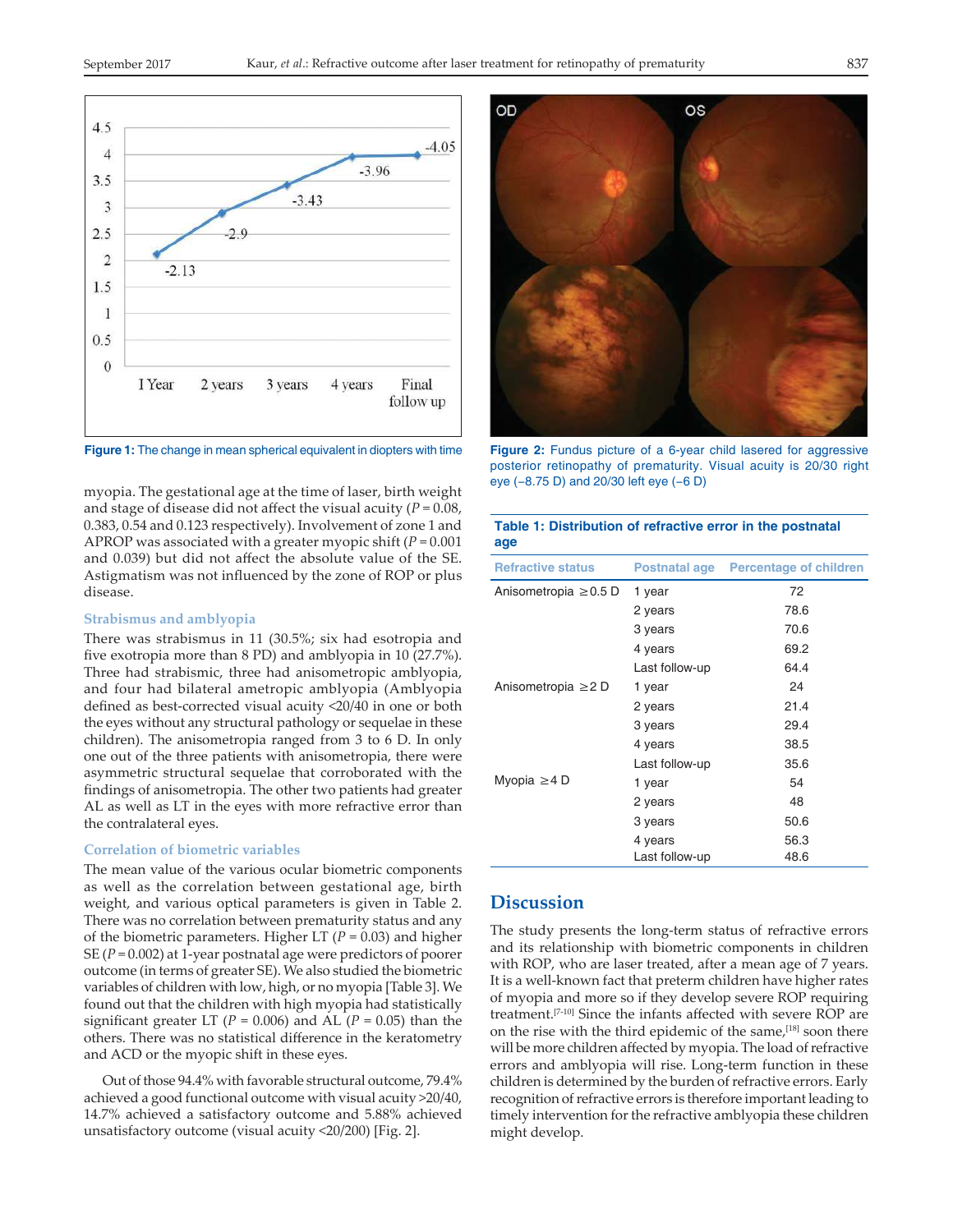|                                 | <b>Mean</b>                  | <b>Gestational age</b>  | <b>Birth weight</b> |
|---------------------------------|------------------------------|-------------------------|---------------------|
| Visual acuity                   |                              |                         |                     |
| LogMAR                          | $0.29 \pm 0.57$              | $r=-0.2*$<br>$P=0.02$   | $r = 0.25$          |
| Refraction                      |                              |                         |                     |
| Spherical equivalent (D)        | $-4.05+5.10$                 | $r = 0.3^*$<br>$P=0.00$ | $r = 0.075$         |
| Astigmatism (D)                 | $-1.2 + 1.21$                | $r=-0.021$              | $r=-0.056$          |
| Mean myopic shift/year          | $-0.41 \pm 1.0$              | $r = 0.048$             | $r = 0.137$         |
| Mean change in cylinder/year    | $-0.05+0.22$                 | $r = 0.105$             | $r=-0.154$          |
| Biometric components with range |                              |                         |                     |
| Corneal refractive power (D)    | $45.8 \pm 1.89$ (41.1-51.74) | $r=-0.21$               | $r=-0.236$          |
| Axial length (mm)               | 20.35±1.65 (18.18-26.91)     | $r = 0.206$             | $r = 0.125$         |
| Lens thickness (mm)             | $4.33\pm0.35$ (3.01-5.05)    | $r = 0.001$             | $r = 0.026$         |
| Anterior chamber depth (mm)     | $2.95 \pm 0.47$ (2.0-4.69)   | $r = 0.112$             | $r = 0.030$         |
| Corneal thickness $(\mu)$       | $541 \pm 43.6$               | $r = 0.030$             | $r = 0.034$         |
| Central macular thickness (µ)   | $315.4 \pm 36.11$            | $r = 0.112$             | $r = 0.045$         |
|                                 |                              |                         |                     |

### **Table 2: Correlation analysis of gestational age and birth weight with refractive and biometric components**

LogMAR: Logarithm of the minimum angle of resolution. \* Significant P value; P<0.05

|                              | No myopia or<br>hyperopia $(n=18)$ | Mild to moderate myopia<br>$\geq$ 0.5 D-6 D (n=35) | High myopia $\geq 6$ D (n=19) |          |
|------------------------------|------------------------------------|----------------------------------------------------|-------------------------------|----------|
| Axial length (mm)            | $20.96 \pm 0.72$                   | $20.95 \pm 1.8$                                    | $21.42 \pm 1.27$              | 0.054    |
| Anterior chamber depth (mm)  | $3.13 \pm 0.325$                   | $3.07 \pm 0.329$                                   | $2.73 \pm 0.35$               | 0.219    |
| Lens thickness (mm)          | $4.27 \pm 0.311$                   | $4.26 \pm 0.325$                                   | $4.49 \pm 0.389$              | $0.006*$ |
| Corneal refractive power (D) | $45.26 \pm 1.420$                  | $46.15 \pm 2.338$                                  | $46.37 \pm 1.84$              | 0.466    |
| Mean myopic shift/year       | $-0.34$ ± $-0.2$                   | $-0.20+0.248$                                      | $-0.54+0.45$                  | 0.592    |

The occurrence of myopia in our study cohort was 75%; high astigmatism was 31% and amblyopia 27.7%. Despite a 94% favorable structural outcome, functional outcome was favorable in only 79%. Lower gestational age in our study contributed to the development of larger refractive errors and lower visual acuity. At least three-fourth of the children in our study were myopic at the mean age of 7 years. Results of the ETROP reported 64.8%–69.9% of myopes at 6‑year examination.<sup>[6]</sup> Our study population had higher rates of refractive errors in children treated for ROP than the earlier reported studies in the West.[2,11,19] Indian children belong to a diverse socioeconomic stratum with ROP developing in mature and higher birth weight babies.<sup>[13-16]</sup> There is evidence suggesting higher rates of myopia in Asian races in normal term children also.<sup>[20-22]</sup> Perhaps greater environmental factors contribute to the development of myopia in our children.

About 5.8% children in our study (four out of eight eyes) had a low vision despite a favorable structural outcome, without significant refractive error or strabismus. These unexplained visual losses could be a part of the subnormal visual acuity syndrome described in vision-screened population of children.[23] Could these be just an ametropic amblyopia occurring at low refractive errors? Considering the large life span of the child ahead, this is a significant number.   An amblyopia as high as 27.7% along with anisometropia even in the presence of a good structural outcome comes as a surprise. There is a need for a longer follow-up, even in those children who have a favorable structural outcome after laser therapy.<sup>[24]</sup> Since a low refractive error might cause subnormal acuity, our threshold for prescription of glasses in these children should be lower than usual.

The exact refractive determinants of myopia in children with ROP is still a topic of debate.<sup>[2,7,11]</sup> Whether the influence on refractive errors in these children is caused by prematurity or ROP or both are poorly understood. On the other hand, laser treatment also influences emmetropization in these myopia prone premature eyes. There are numerous studies conducted on the refractive status and optical components in ROP babies and those who were lasered.[7,11,25‑28] The proposed reasons for high myopia are a steep keratometry and a greater LT and a shallower ACD. The optical basis of myopia is a combination of these factors and may have little contribution from AL alone.[11] We do not have a study in the Indian population to determine the optical factors behind myopia in ROP. Our study results reveal a mean AL of  $20.35 \pm 1.65$  mm despite myopia. We support the argument that ablation treatment over the whole circumference of the retina hampers ocular growth hence the decreased AL even in the presence of myopia.[29] There occurs a stunting of growth of the posterior segment of the eye, overcompensated by the anterior segment. Not only did we observe a shorter AL in a myopic eye but also lesser than the Western data in children treated for ROP (Mean AL ranged from 22.47 to 23.32 mm).  $[7,12,30]$  We observed a lenticular thickness of  $4.33 \pm 0.35$  mm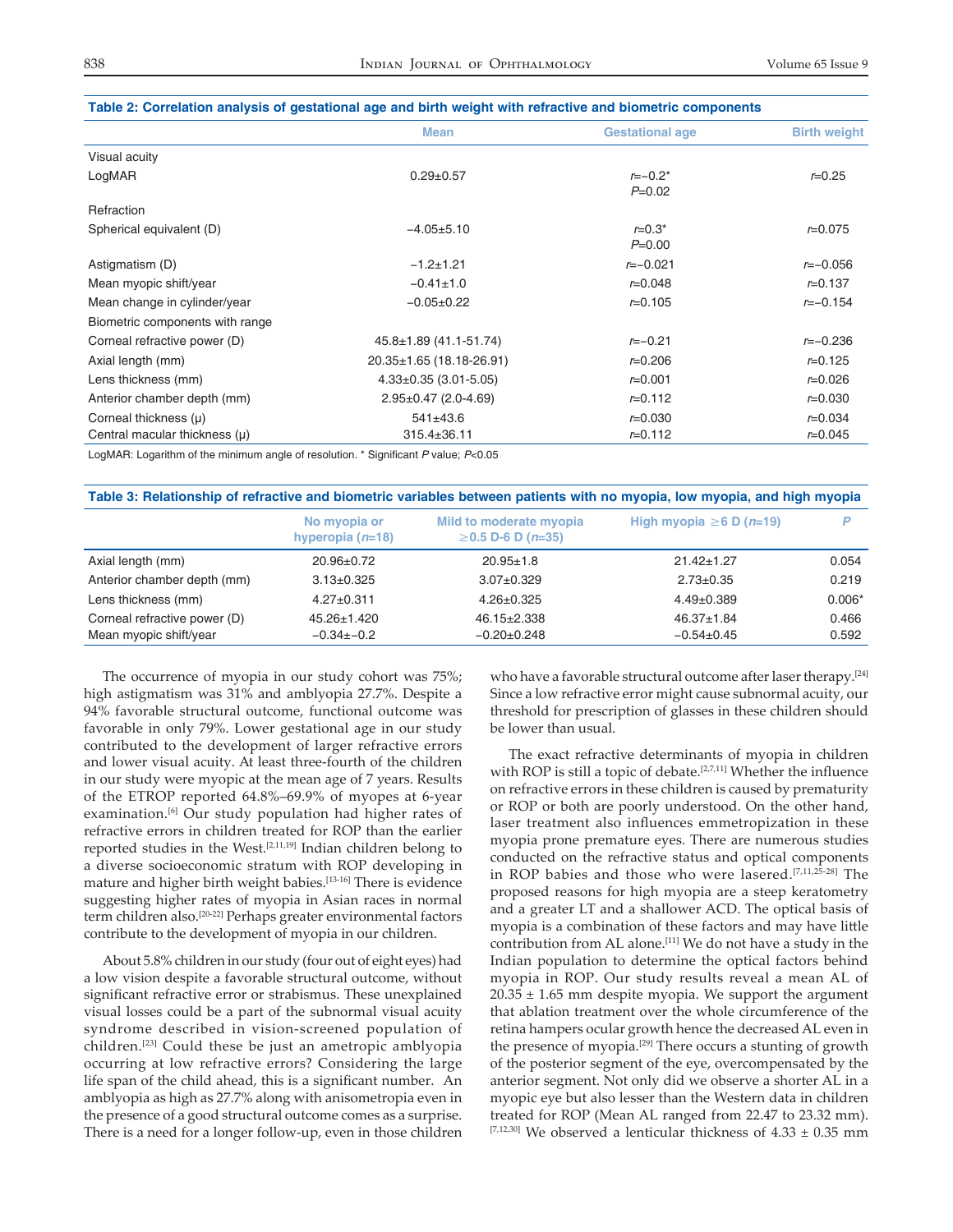and our study results indicate a lenticular nature of the myopia. Earlier studies observed an LT ranging from 3.46 to 3.95 mm.[7,30] We support the results of previously published literature in this regard.[7,11,30] Our study group had an ACD of  $2.95 \pm 0.47$  and a mean keratometry value of  $45.8 \pm 1.89$  D. We did see some steepening of the cornea (reported to vary between 44 and 45.24 D in other studies)<sup>[7,11]</sup> but this did not affect myopia in these eyes. A comparison of those with or without myopia reveals no significant difference in corneal curvature between the two. However, the lenticular thickness and AL were significantly more in high myopics as compared to those with no/low myopia [Table 3]. Hence, the AL may have more contribution to the development of "high myopia" in children treated for ROP. It is very difficult to isolate prematurity from ROP, hence very difficult to credit one optical component which determines the refractive error in this population of children lasered for ROP. To elucidate the role of laser therapy in contributing to myopia, the ideal control group would be ROP babies who were not lasered even in severe cases, which would imply denying such babies the standard of care and will not be feasible. Furthermore, environmental factors may trigger AL elongation and myopia in older children.[31,32] Hence, we observed a modest decrease in the ACD and an increase in AL in high myopes. The mean myopic shift/change in cylinder is similar to those reported in other term school going children with refractive errors.[33] Hence, it is safe to conclude, whatever refractive errors these children develop is largely dependent on the initial refractive error. Even those with high myopia have an average shift of − 0.5 D; which is expected in the normal development of myopia.[33] The anterior segment also gets arrested such as the posterior segment and the optical parameters of prematurity extend till adult age. After that, myopia progresses like any other myopic child with some contribution from the increasing AL or perhaps environmental triggers.

Astigmatism seen in these patients was not dependent on birth weight or gestational age. With the substitution of cryotherapy with laser, perhaps there is a tendency toward lesser astigmatism. Astigmatism seen was mostly with the rule, as seen in normal children also. In terms of outcome, severity of the disease and a lower gestational age at birth are conducive to poor visual acuity in these children. More the laser treated area, more the refractive error. While we cannot control the gestational age, the severity of disease can be controlled to some extent by stricter neonatal care and early treatment. Perhaps these refractive errors reinforce the need for better neonatal practices, less severe disease and timely referral to treat the disease as soon as possible.

The demerit of our study is its retrospective nature and lack of a comparative group. The longitudinal data at different time points was incomplete. Refractive error at a mean age of 7 years is not only affected by genetic factors or the disease but also environmental triggers which cannot be accounted for. Moreover, being a tertiary care center, there could always be a sampling bias in our study. Children with higher refractive errors and poor vision are more likely to be following up on a regular basis with the institute. This has the potential for skewing the results in favour of higher refractive errors and poorer visual acuity. Perhaps longer prospective and comparative trials would be better in this regard.

## **Conclusion**

In summary, children with ROP may develop myopia and the mechanism of myopia may be multifactorial. We found myopia in our cohort to be mainly lenticular and greater AL contributing to its development. A severe disease with lower gestational age causes more myopic shift. Refractive state at 1 year error predicts the future development of myopia. There is a greater percentage of children who develop high astigmatism in the North Indian population. Different pattern of ROP and inherent genetic predisposition to myopia might be the influence on refractive errors in these children. There may be a need for a methodical follow‑up in the children undergoing laser treatment for ROP to screen and correct even minor refractive errors.

**Financial support and sponsorship** Nil.

### **Conflicts of interest**

There are no conflicts of interest.

#### **References**

- 1. Gilbert C. Retinopathy of prematurity: A global perspective of the epidemics, population of babies at risk and implications for control. Early Hum Dev 2008;84:77‑82.
- 2. Blencowe H, Lawn JE, Vazquez T, Fielder A, Gilbert C. Preterm‑associated visual impairment and estimates of retinopathy of prematurity at regional and global levels for 2010. Pediatr Res 2013;74 Suppl 1:35‑49.
- 3. Theng JT, Wong TY, Ling Y. Refractive errors and strabismus in premature Asian infants with and without retinopathy of prematurity. Singapore Med J 2000;41:393‑7.
- 4. Fielder A, Blencowe H, O'Connor A, Gilbert C. Impact of retinopathy of prematurity on ocular structures and visual functions. Arch Dis Child Fetal Neonatal Ed 2015;100:F179‑84.
- 5. Good WV, Hardy RJ, Dobson V, Palmer EA, Phelps DL, Tung B, *et al*. On behalf of the Early Treatment for Retinopathy of Prematurity Cooperative Group: Final visual results in the early treatment for retinopathy of prematurity study. Arch Ophthalmol 2010;128:663-71.
- 6. Quinn GE, Dobson V, Davitt BV, Wallace DK, Hardy RJ, Tung B, *et al.* Progression of myopia and high myopia in the early treatment for retinopathy of prematurity study: Findings at 4 to 6 years of age. J AAPOS 2013;17:124‑8.
- 7. Yang CS, Wang AG, Shih YF, Hsu WM. Long-term biometric optic components of diode laser‑treated threshold retinopathy of prematurity at 9 years of age. Acta Ophthalmol 2013;91:e276‑82.
- 8. Katoch D, Sanghi G, Dogra MR, Beke N, Gupta A. Structural sequelae and refractive outcome 1 year after laser treatment for type 1 Prethreshold retinopathy of prematurity in Asian Indian eyes. Indian J Ophthalmol 2011;59:423‑6.
- 9. Dhawan A, Dogra M, Vinekar A, Gupta A, Dutta S. Structural sequelae and refractive outcome after successful laser treatment for threshold retinopathy of prematurity. J Pediatr Ophthalmol Strabismus 2008;45:356‑61.
- 10. Goktas A, Sener EC, Sanac AS. An assessment of ocular morbidities of children born prematurely in early childhood. J Pediatr Ophthalmol Strabismus 2012;49:236‑41.
- 11. Ziylan S, Serin D, Karslioglu S. Myopia in preterm children at 12 to 24 months of age. J Pediatr Ophthalmol Strabismus 2006;43:152‑6.
- 12. McLoone EM, O'Keefe M, McLoone SF, Lanigan BM. Long-term refractive and biometric outcomes following diode laser therapy for retinopathy of prematurity. J AAPOS 2006;10:454‑9.